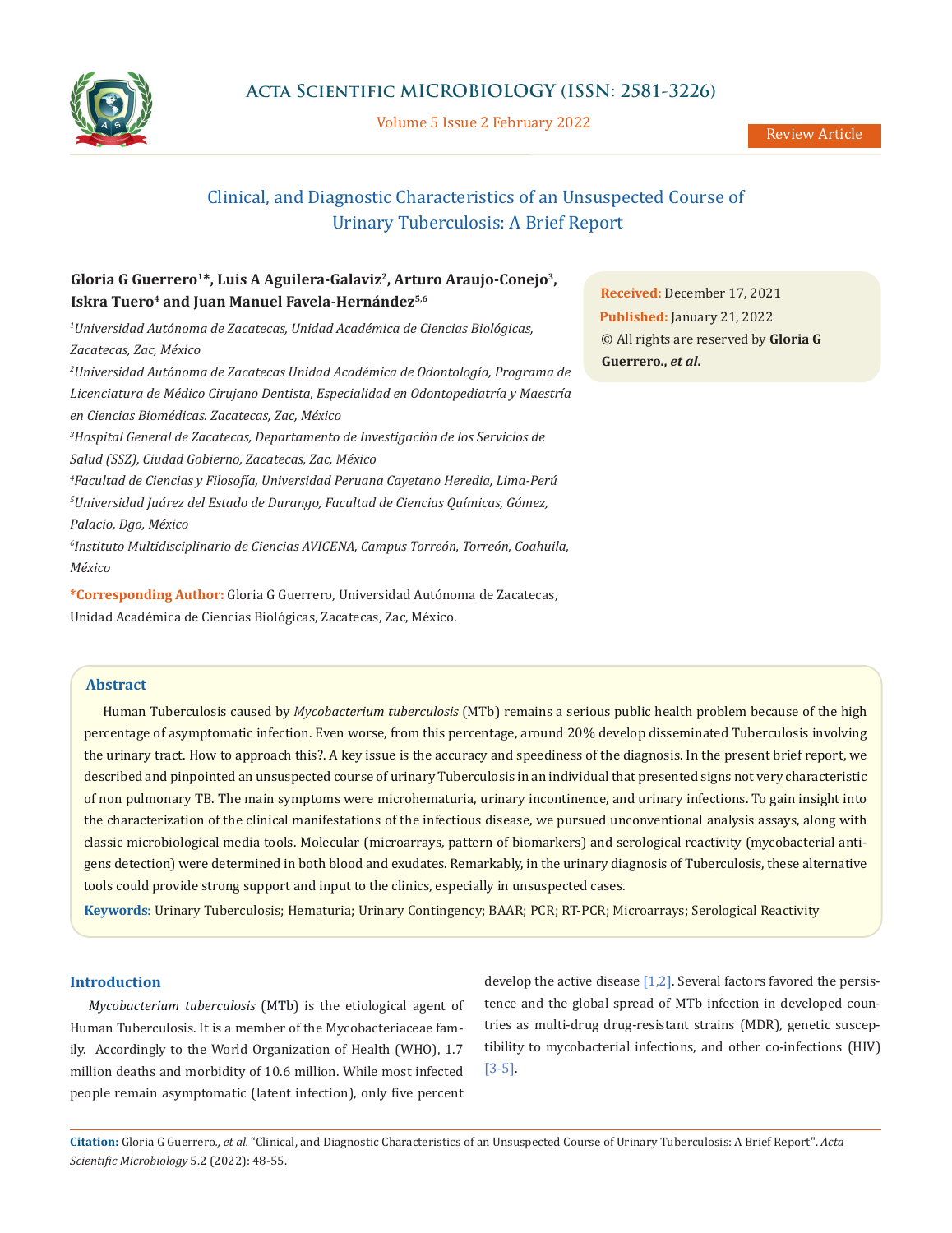*Mycobacterium bovis* Bacille-Calmette-Güerin (BCG) remains the only official vaccine worldwide effective against some forms of disseminated tuberculosis or tuberculosis associated with meningitis in children [6]. However, it fails to protect young and adult people [7].

Therefore, a much better understanding of the cellular and innate immune response protective antimycobacterial to facilitate the development of more efficacious vaccines against *Mycobacterium tuberculosis* as well as diagnostic or prognostic tests [8-12].

One form of extrapulmonary Tuberculosis that has been receiving attention is urinary tract Tuberculosis. It has become the third most common of disseminated Tuberculosis. Several studies have shown tha*t M. tuberculosis* can infect and disseminated toward other organs (urinary tract) [13-19]. In fact, from the 10 million of MTb infected people that develop pulmonary Tuberculosis, a higher of 20% develop genitourinary Tuberculosis affecting the anatomy and physiology of the urinary tract of men and women (UG-TB) [18-20]. Nowadays, IG-TB has become a serious and common health problem, especially in developed countries. The dormant state of the tubercle bacilli represents, thus, a "hot spot of infection" nowhere. The diagnostic of UG-TB is no easy task, since due precisely to the lack of clinic manifestations and the paucibacillary bacilli (1 to 9 BAAR X 100)  $[20,21]$ . The clinical manifestations of UG-TB are diverse. However, it is also true that co-morbility dity have also a role in the course and development of the infectious disease [17,19,22,23].

How early are UG-TB diagnoses in an asymptomatic patient? It is almost imposible without imagenology to detect any changes in the urinary tract renal parenchyma.

However, radiological changes become more evident in the renal parenchyma as the disease progress [19,22,24]. The UG-TB diagnostic is essential for good renal and urinary tract function and to avoid severe complications. Renal TB diagnosis is not always easy because *Mycobacterium tuberculosis* (MTb) detection is not always possible (1 to 9 BAAR x 100). In addition, antibiotic treatment, early kidney damages, and rare urological diseases can mask infectious diseases. Therefore, the timing in the diagnostic of UG-TB is fundamental [19,22,24-27].

#### **Molecular techniques**

Since polymerase chain reaction (PCR) discovering by Kary Mullis in 1983 becomes the molecular method for amplification to a small and large scale of DNA genomic sequence. More important outstanding were amplifying in samples with a low number of bacilli. The use of PCR in GUTB diagnostic was not the exception. Thus, van Vollenhoven in 1996 [28] validated the use of PCR from concentrated urine, resulting in faster than microbiological urine culture [16]. Despite this progress in UG-TB diagnosis, lesions by careful radiological examination in individuals of Africa and Europe [28,30]. Diagnosis of tuberculosis of renal and urinary tract using two methodologies. The identification of Koch acid-fast bacilli Ziehl-Nielsen stained on renal parenchyma biopsies and upper urinary tract [31]. Recent reports propose UG-TB diagnosis on three parameters: case history, pyuria, and radiological imaging. Other authors have suggested that histochemistry combined with molecular assays provide a more precise, accurate, and definitive UG-TB [18,27,31-36].

#### **Microbiological techniques**

One of the best biological diagnostic tests is the detection of the bacillus in clinical sample, be any fluids (urine, sputum) or tissue [23,36-39]. It is usually called as the gold microbiological test for UG-TB.

#### **Imaging techniques**

Imaging techniques have made it possible to localize sites and spread disease. Thus, determining the effect of the infectious lesion damage and associated pathology. In addition, using imaging equipment is also possible to have an alternative to obtain samples of the tissues or organ involved [23,38,40]. Furthermore, a set of integrated techniques yields good and faster results [41,42].

Biomarkers determination leads to a better understanding of the components that determine the disease spectrum, the reactivation of the dormant mycobacteria, and the progression of the disease [31,36,43-48]. Therefore, this tool represents a powerful and potential alternative to predict or define prognostic or diagnostic tests. Microarrays technologies have enabled biomarkers candidates determination to differentiate active versus latent Mycobacterium tuberculosis infection [47-48]. So far, this could potentiate the sensibility and specificity of diagnostic and prognostic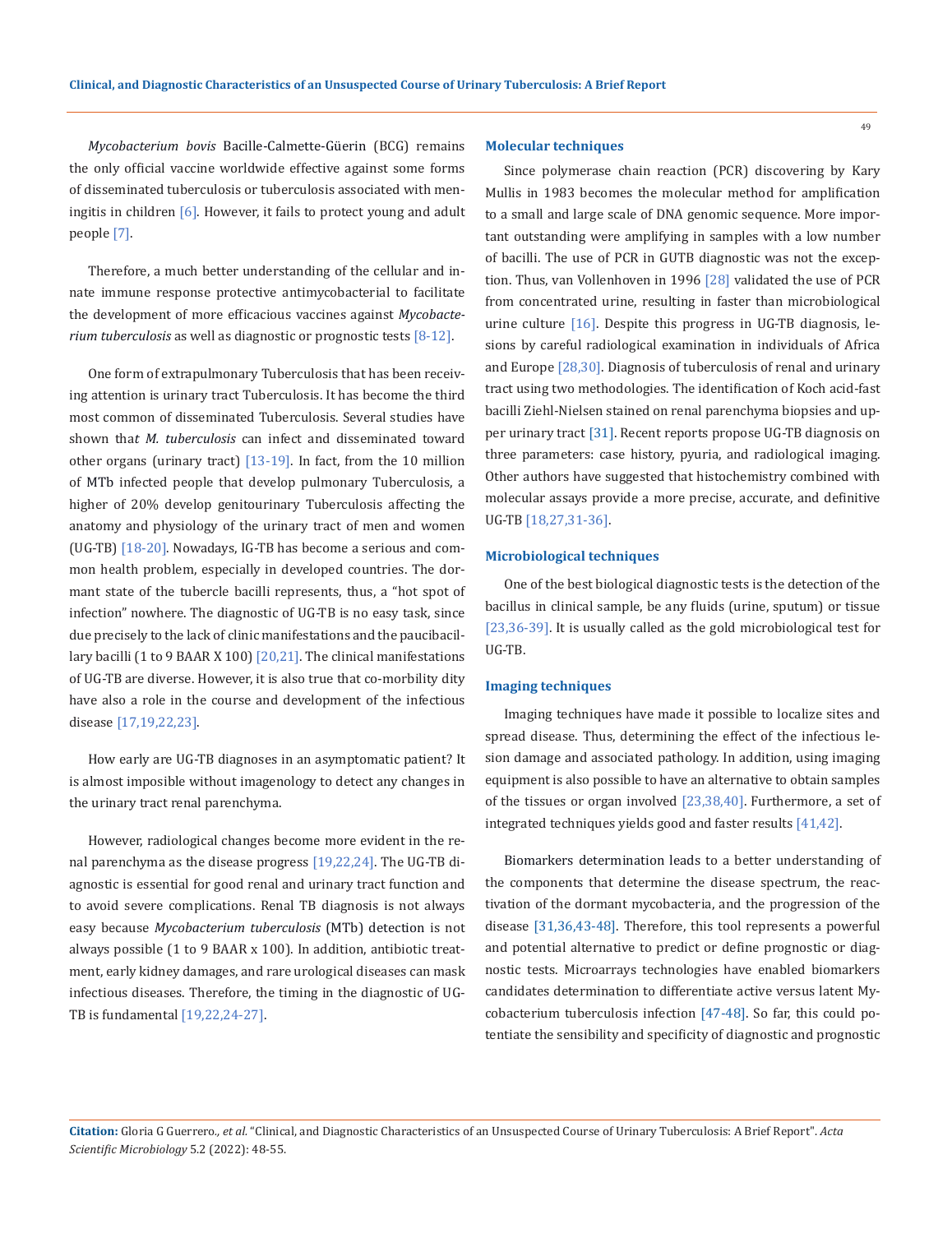tests. However, microarrays still need to be scaled and developed for clinical purposes. Therefore, molecular methods that include amplification of mycobacterial DNA [34;49]; RT-PCR, GeneXpert MTB/RIF assay [27,35]. A series of methodologies can help in the diagnosis of urinary TB  $[23]$ . With the remarkable breakthroughs of the Next-Generation Sequencing (NGS) development, it would be expecting as a promising molecular tool for UG-TB diagnostic [37]. The challenge of this: be able to develop less invasive techniques, specific, sensitive diagnostic tests  $[26]$ , and to have sufficient information to predict progression. Therefore, the goal for a successful UG-TB treatment outcome: an early, fast, and accurate diagnosis to avoid disease progression and kidney organ failure[23,26].

#### **Clinical, Diagnostic characteristics**

The clinical symptoms that an individual presented were incontinence, microhematuria, and recurrent infections in the urinary tract. Allergic to Ceftriaxone, penicillin, sulpha, and metoclopramide non-steroidal anti-inflammatory drugs (NSAD).Tolerant to amikacin and phosphocyl. Septumplasita SII in Torax. No systemic arterial hypertension (SAH). No Diabetes Mellitus type two) (DM2). No distioidismo (DT). Allergic to Ceftriaxone, penicillin, sulpha, and metoclopramide non-steroidal anti-inflammatory drugs (NSAD).Tolerant to amikacin and phosphocyl. No blood transfusion (BT), neither alcoholism nor smoking. Blood tests as a normal routine laboratory. Laboratory investigations were performed and revealed normal kidney function with a creatinine of 61 µmol/L, urea 30.4, HBA x 6.58, hb 14,4; platelets, 338000 per microliter (mcL) (normal value of 150,000 a 400,000 per microliter (mcL) or (150 a 400 × 109/L); leucocytes, 6900 (normal values under 10.000 cells per mL). Uroculture: *Escherichia coli* multisensible to antibiotics. Some GUSE (general urine sediment exam) with hematuria gives the impression of the infection of urinary tracts (IDX) or recurrent infections of urinary tracts and urinary incontinence. Since the symptoms continue, the patient attends the infectology service unit, which recommends specialized laboratory tests to discard any sexual transmission disease and renal tuberculosis. It was performed urine cytology in serial urine of three for cytologic studies prepared for Papanicolau and Zhiel Nielsen staining (Macroscopic description). Negative for malignancy, abundant inflammatory cells, predominantly macrophages, and lymphocytes (+). Urothelial cells show tiny inflammatory reactive changes, Bacilar flora

changes (++), positive *bacillus* acid alcohol resistance (B.A.A.R.) (Zhiel Neelsen staining) for one of the samples.

A molecular test was applied. Real-time PCR confirmed the presence of M. tuberculosis. Next, the patient attends the Unit of Research of the Institute Mexican of Social Security (IMSS) that collects three serial urine. Both acid-alcohol-resistant bacilli (AARB) and GeneXpert were negative. The early *Mycobacterium tuberculosis* diagnoses revealed the presence of the mycobacteria. However, the patient continues with discomfort, microhematuria, and urine infections. Amikacin and phosphodyl recommend due to the patient's allergic to several antibiotics. After five months post-third's positive results except for the urinary incontinence, she attends Nephrology service. Further microbiological, immunological, and molecular tests confirmed the early *MTb* infection. According to the physical examination (PE) of the patient: Height (1.71 m), weight (60 Kg), temperature (36°C), arterial pressure (130/80 mmHg); heart rate (80 /min), and breathing respiratory (20 resp/min). The patient was observed conscious, oriented, and hydrated, in normal oropharyngeal in CR RsCsRs no aggregations in normal pulmonary area, in the abdomen without compromise, no edemas, of Ms. Is. Physical Examination (PE); height (1.71 m), weight (60 Kg), glucose (ND), temperature (36oC). Arterial pressure (130/80 mmHg); heart rate (80 /min); breathing respiratory (20 resp/min).

#### **Discussion and Conclusion**

Urinary tract infections are one of disseminated tuberculosis common in 20% of the individuals infected with *Mycobacterium tuberculosis*. Herein, a brief report of an unsuspected course of Urinary Tuberculosis. The individual from the infectology service. The clinical signs were not very characteristic of no pulmonary TB. An individual refers to urinary incontinence episodes, recurrent urinary infections, and suffering from intermittent stages of microscopic hematuria. Therefore, the initial diagnostic is to discard glomerulopathy and renal tuberculosis. The historical clinic of incontinence urinary requires the evaluation by Urology in the way to make a Chirurgie resolution if it is considered necessary. On nephrology does not require management. At this moment, and in such a case, it requires determining the origin of hematuria. New paraclinical tests on urinary sediment include seric creatinine and urea to evaluate renal function.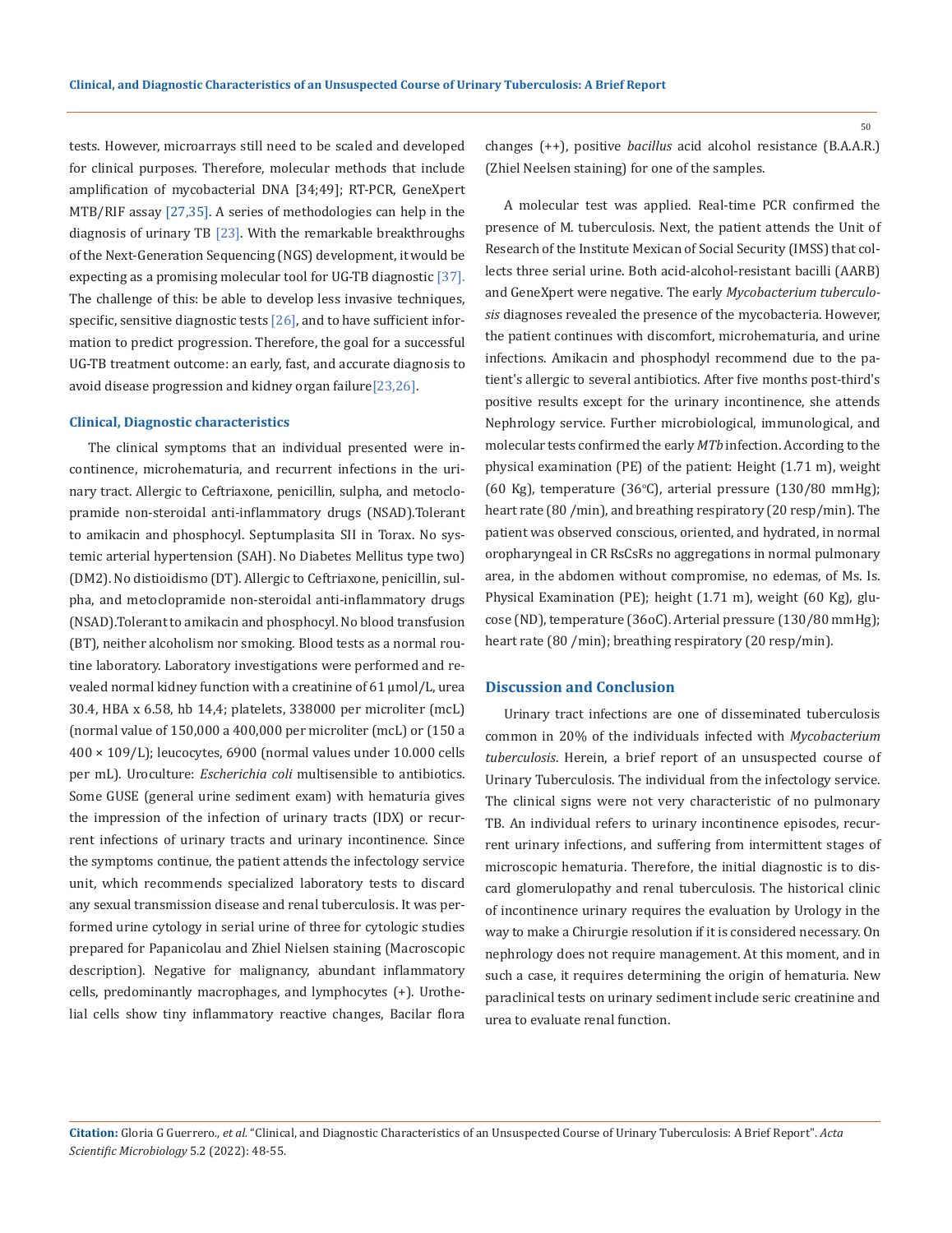Laboratory tests revealed normal kidney function with a creatinine of 61 µmol/L, urea 30.4, hba x 6.58, hb 14,4. Platelets, 338000 per microliter (mcL) (normal value of 150,000 to 400,000 per microliter (MCL). Leucocytes 6900 (normal values under 10.000 cells per mL). Uroculture: *Escherichia coli* multisensible to antibiotics. Some GUSE (general urine sediment exam) with hematuria gives the impression of recurrent infections of urinary tracts and urinary incontinence. Since the discomfort continued, a detailed oncologic and pathological examination was carried out (Figure 1A-B). The results showed urine serial cytologic bacilar flora (++). Acid alcohol-resistant bacillus (BAAR)(+) in one of the series samples. Abundant inflammatory cells, macrophages, and lymphocytes (+), urothelial cells present inflammatory changes reactive, bacilar flora (++). Zhiel Neelsen shows positivity in one of the samples. Molecular assay. RT-PCR in real-time of urine with beta-globin as controls. *M. tuberculosis* (+); *M. bovis* (-). 7500 Fast Real-Time PCR system; Applied BiosystemsTM. The adult individual was evaluated in infectology service by suspected renal tuberculosis, which discards with GenXpert and MGIT culture.

Since the discomfort persisted, a third diagnostic assay in the laboratory research investigation continued as outlined in Figure 1A-B). From the literature, it is well known that biomarkers determination leads to a better understanding of the components that determine the spectrum disease. The reactivation of the dormant mycobacteria, and the progression of the disease [36,43-48], providing thus, a feasible tool to predict or define prognostic or diagnostic tests [50-52]. These assays like tests based on several methodologies: Microbiological techniques, Serological mycobacterial antigen reactivity (Figure 1C; Figure 2) [53], Molecular tools (PCR) [54], and a set of a profile of up and down-regulated genes (i.e. genes that participate in autophagy, innate immue response, MAPKs, cellular transport)(Tables 1A-B). All of them, strengthened the data obtained by early real-time PCR and classical BAAR (Figure 1A-B). Indeed, in previous work, we proposed that these methodologies can be extrapolated to human Tuberculosis [54]. Moreover, Berry *et al.*, 2010 [44] reported the blood transcriptional signature in active TB patients.

Collectively, by the data presented here, we can conclude that a combination of clinics and diagnosis leads to a shortcut in UG-TB diagnosis, providing hope and a better therapeutic intervention for patients with unsuspected course of Urinary Tuberculosis.



Figure 1. Outline of the clinic, and diagnostic characteristics of an unsuspected course of Urinary Tuberculosis.

**Citation:** Gloria G Guerrero*., et al.* "Clinical, and Diagnostic Characteristics of an Unsuspected Course of Urinary Tuberculosis: A Brief Report". *Acta Scientific Microbiology* 5.2 (2022): 48-55.

51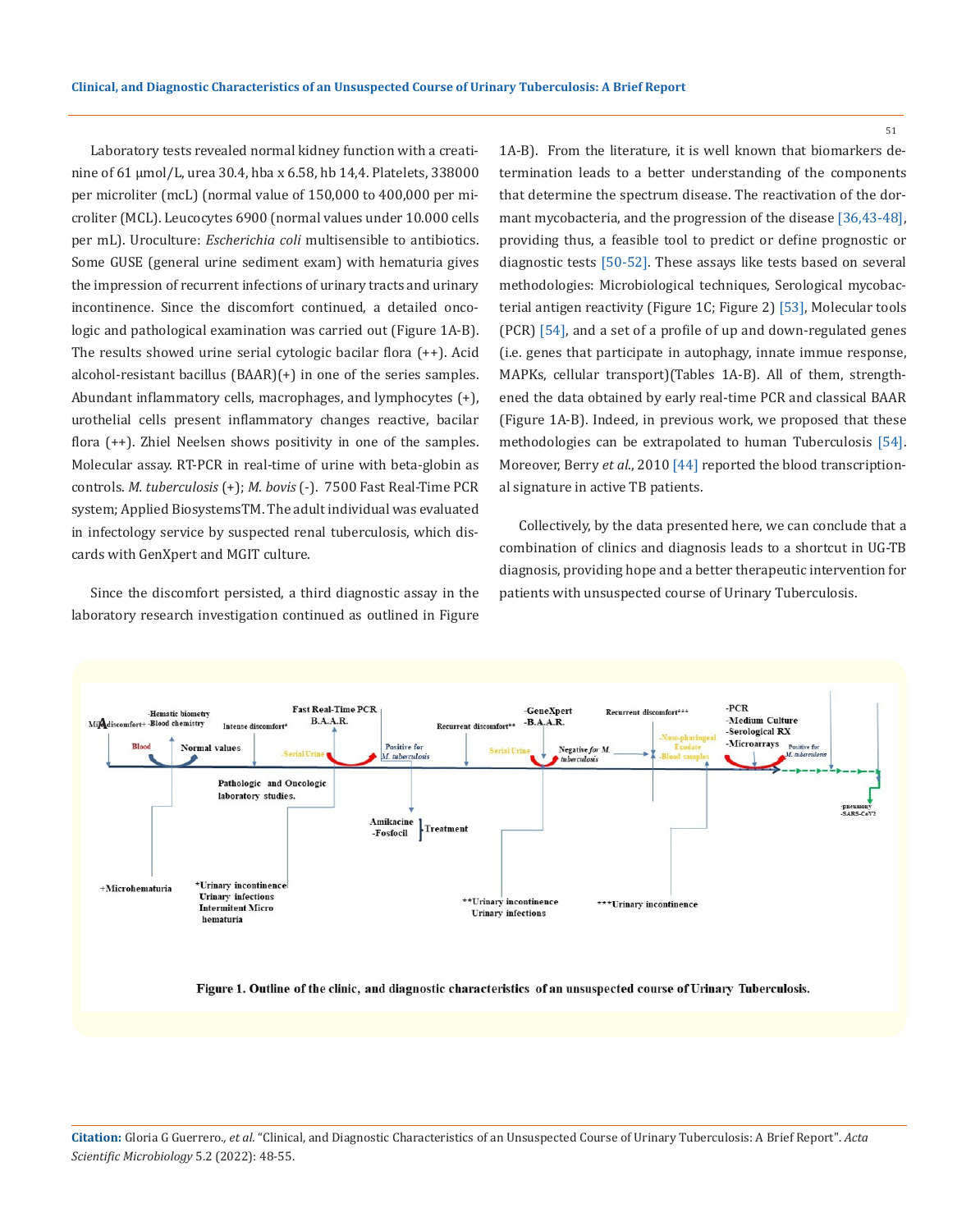#### **Clinical, and Diagnostic Characteristics of an Unsuspected Course of Urinary Tuberculosis: A Brief Report**



**Figure 1.** Clinical, and Diagnostic characteristics of an unsuspected course of Urinary Tuberculosis. A. Outline of the clinic and diagnostic characteristics of the patient. B. A summary of the classical (microbiology, biochemical), and no classical (serological reactivity toward mycobacterial antigens serology), molecular methodologies (PCR, real-time PCR, microarrays). C. Scheme of the different methodologies used, of paramount to reach UG-TB diagnostic.



**Figure 2.** Serological reactivity of IgG antibodies to *Mycobacterium tuberculosis* (MTB) antigens's in an unsuspected course of Urinary Tuberculosis. MTB antigens of the complex of *M. tuberculosis* [(*M. bovis* BCG*, M. bovis,* and the *M. bovis* AN5 (reference strain)] were obtained as reported by Favela-Hernandez., *et al*. 2019. Herein, patients serum reacts predominantly toward a band of proteins of around 50-60 Kda (A). Lane 1: Molecular Weight Markers (MWM). Lane 2. *M. bovis* BCG. Lanes 3-4, *M. tuberculosis* attenuated (HA1). Lane 5, *M. bovis* East. Lane 6, empty. Lane 7, M. bovis AN5). Lane 8, empty. Lanes 9-10, *M. tuberculosis* H37Rv).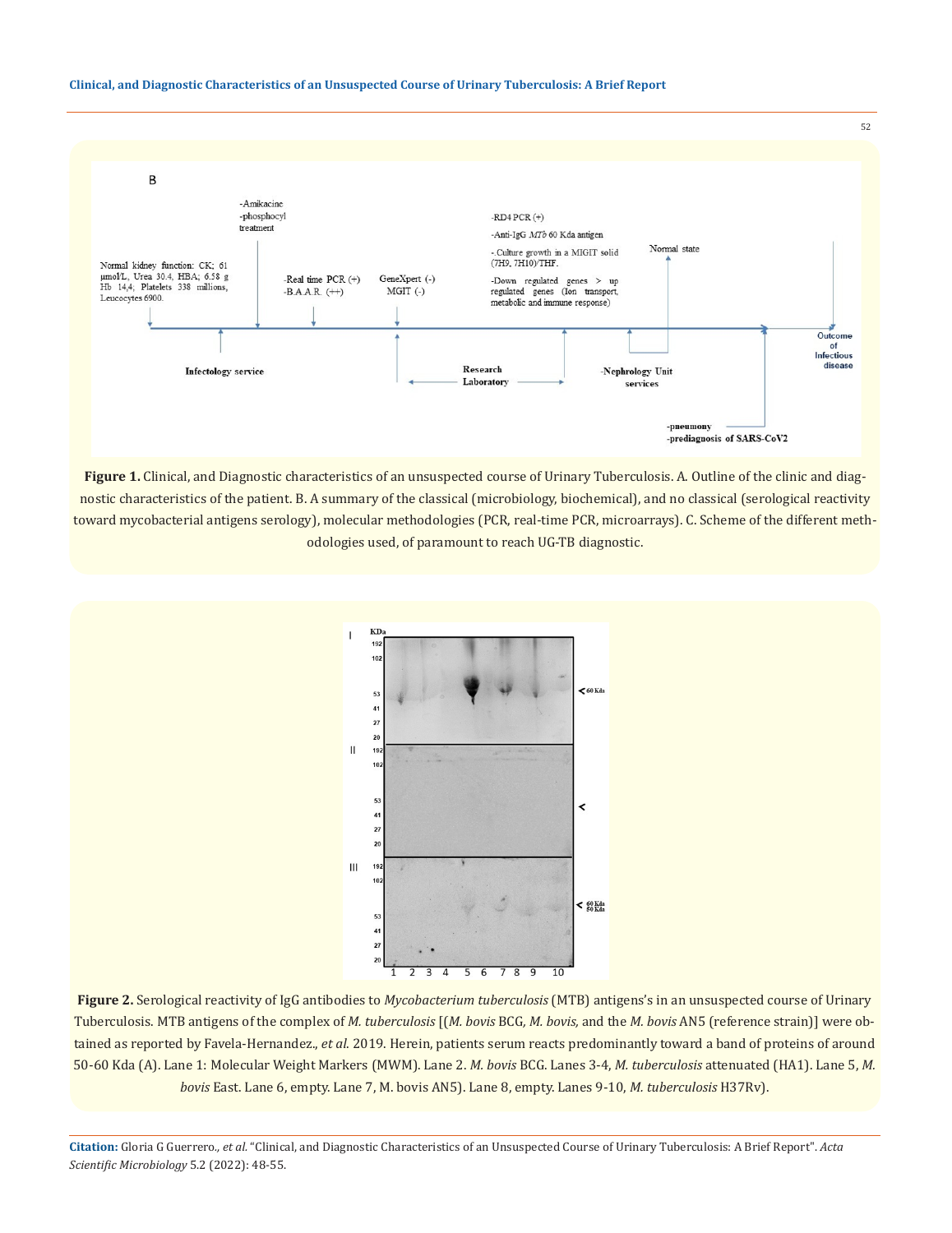|                 |                                                                                                                                                       |              |                                                                                                                                                                                                                                                                                                                                                                                                                                                                                                                                                                                                                                                              | В                                                                                                                                                                                                              |                                                                                                                                                                                                                                                                                                                                                                                                                                                                                         |                                                                                                                                                |                                                                                                                       |
|-----------------|-------------------------------------------------------------------------------------------------------------------------------------------------------|--------------|--------------------------------------------------------------------------------------------------------------------------------------------------------------------------------------------------------------------------------------------------------------------------------------------------------------------------------------------------------------------------------------------------------------------------------------------------------------------------------------------------------------------------------------------------------------------------------------------------------------------------------------------------------------|----------------------------------------------------------------------------------------------------------------------------------------------------------------------------------------------------------------|-----------------------------------------------------------------------------------------------------------------------------------------------------------------------------------------------------------------------------------------------------------------------------------------------------------------------------------------------------------------------------------------------------------------------------------------------------------------------------------------|------------------------------------------------------------------------------------------------------------------------------------------------|-----------------------------------------------------------------------------------------------------------------------|
| Gene name       | UP (fold                                                                                                                                              | Gene name    | Down (fold<br>change)                                                                                                                                                                                                                                                                                                                                                                                                                                                                                                                                                                                                                                        | Pathway (Up)                                                                                                                                                                                                   | symbol gene                                                                                                                                                                                                                                                                                                                                                                                                                                                                             | fold change p value                                                                                                                            |                                                                                                                       |
| CCRE            |                                                                                                                                                       |              | $-2.05$                                                                                                                                                                                                                                                                                                                                                                                                                                                                                                                                                                                                                                                      |                                                                                                                                                                                                                |                                                                                                                                                                                                                                                                                                                                                                                                                                                                                         |                                                                                                                                                | 0.002                                                                                                                 |
| MGC3121         |                                                                                                                                                       |              |                                                                                                                                                                                                                                                                                                                                                                                                                                                                                                                                                                                                                                                              |                                                                                                                                                                                                                |                                                                                                                                                                                                                                                                                                                                                                                                                                                                                         |                                                                                                                                                |                                                                                                                       |
| <b>MTAS</b>     |                                                                                                                                                       |              |                                                                                                                                                                                                                                                                                                                                                                                                                                                                                                                                                                                                                                                              |                                                                                                                                                                                                                |                                                                                                                                                                                                                                                                                                                                                                                                                                                                                         |                                                                                                                                                | 0.004                                                                                                                 |
|                 |                                                                                                                                                       |              |                                                                                                                                                                                                                                                                                                                                                                                                                                                                                                                                                                                                                                                              |                                                                                                                                                                                                                |                                                                                                                                                                                                                                                                                                                                                                                                                                                                                         |                                                                                                                                                | 0.017                                                                                                                 |
| FORK2           |                                                                                                                                                       |              |                                                                                                                                                                                                                                                                                                                                                                                                                                                                                                                                                                                                                                                              | Signaling by TGF-beta receptor                                                                                                                                                                                 | TGFBR2                                                                                                                                                                                                                                                                                                                                                                                                                                                                                  | 2.15                                                                                                                                           | 0.024                                                                                                                 |
| IRAK2           |                                                                                                                                                       |              |                                                                                                                                                                                                                                                                                                                                                                                                                                                                                                                                                                                                                                                              |                                                                                                                                                                                                                |                                                                                                                                                                                                                                                                                                                                                                                                                                                                                         |                                                                                                                                                | 0.004                                                                                                                 |
| GFBP4           |                                                                                                                                                       |              |                                                                                                                                                                                                                                                                                                                                                                                                                                                                                                                                                                                                                                                              |                                                                                                                                                                                                                |                                                                                                                                                                                                                                                                                                                                                                                                                                                                                         |                                                                                                                                                | 0.024                                                                                                                 |
|                 |                                                                                                                                                       |              |                                                                                                                                                                                                                                                                                                                                                                                                                                                                                                                                                                                                                                                              |                                                                                                                                                                                                                |                                                                                                                                                                                                                                                                                                                                                                                                                                                                                         |                                                                                                                                                |                                                                                                                       |
|                 |                                                                                                                                                       |              |                                                                                                                                                                                                                                                                                                                                                                                                                                                                                                                                                                                                                                                              |                                                                                                                                                                                                                |                                                                                                                                                                                                                                                                                                                                                                                                                                                                                         |                                                                                                                                                | 0.014                                                                                                                 |
|                 |                                                                                                                                                       |              |                                                                                                                                                                                                                                                                                                                                                                                                                                                                                                                                                                                                                                                              |                                                                                                                                                                                                                |                                                                                                                                                                                                                                                                                                                                                                                                                                                                                         |                                                                                                                                                | 0.019                                                                                                                 |
| C15orf2         |                                                                                                                                                       |              | $-2.456$                                                                                                                                                                                                                                                                                                                                                                                                                                                                                                                                                                                                                                                     | <b>HSF1</b> activation                                                                                                                                                                                         | HSF2                                                                                                                                                                                                                                                                                                                                                                                                                                                                                    | 2.3                                                                                                                                            | 0.05                                                                                                                  |
|                 |                                                                                                                                                       |              |                                                                                                                                                                                                                                                                                                                                                                                                                                                                                                                                                                                                                                                              | Pathway (down)                                                                                                                                                                                                 |                                                                                                                                                                                                                                                                                                                                                                                                                                                                                         | fold change p value                                                                                                                            |                                                                                                                       |
|                 |                                                                                                                                                       | PRKWNK2      |                                                                                                                                                                                                                                                                                                                                                                                                                                                                                                                                                                                                                                                              |                                                                                                                                                                                                                |                                                                                                                                                                                                                                                                                                                                                                                                                                                                                         |                                                                                                                                                |                                                                                                                       |
|                 |                                                                                                                                                       |              | $-2.563$                                                                                                                                                                                                                                                                                                                                                                                                                                                                                                                                                                                                                                                     |                                                                                                                                                                                                                |                                                                                                                                                                                                                                                                                                                                                                                                                                                                                         |                                                                                                                                                |                                                                                                                       |
| <b>PFICFB3</b>  |                                                                                                                                                       |              |                                                                                                                                                                                                                                                                                                                                                                                                                                                                                                                                                                                                                                                              | Loss of function of TGFBR2 in cancer                                                                                                                                                                           | TGFB1                                                                                                                                                                                                                                                                                                                                                                                                                                                                                   | $-2.172.28 \times 10.5$                                                                                                                        |                                                                                                                       |
|                 |                                                                                                                                                       |              |                                                                                                                                                                                                                                                                                                                                                                                                                                                                                                                                                                                                                                                              | Loss of function of TGFBR1 in cancer                                                                                                                                                                           | TGFBR1                                                                                                                                                                                                                                                                                                                                                                                                                                                                                  | $-2.576.96 \times 10.5$                                                                                                                        |                                                                                                                       |
| MOBILE          |                                                                                                                                                       |              | $-2.867$                                                                                                                                                                                                                                                                                                                                                                                                                                                                                                                                                                                                                                                     |                                                                                                                                                                                                                |                                                                                                                                                                                                                                                                                                                                                                                                                                                                                         |                                                                                                                                                | 0.001                                                                                                                 |
|                 |                                                                                                                                                       |              |                                                                                                                                                                                                                                                                                                                                                                                                                                                                                                                                                                                                                                                              |                                                                                                                                                                                                                |                                                                                                                                                                                                                                                                                                                                                                                                                                                                                         |                                                                                                                                                | 0.002                                                                                                                 |
|                 |                                                                                                                                                       | <b>B118A</b> |                                                                                                                                                                                                                                                                                                                                                                                                                                                                                                                                                                                                                                                              |                                                                                                                                                                                                                |                                                                                                                                                                                                                                                                                                                                                                                                                                                                                         |                                                                                                                                                |                                                                                                                       |
|                 |                                                                                                                                                       |              |                                                                                                                                                                                                                                                                                                                                                                                                                                                                                                                                                                                                                                                              |                                                                                                                                                                                                                |                                                                                                                                                                                                                                                                                                                                                                                                                                                                                         |                                                                                                                                                | 0.008                                                                                                                 |
| PDCD10          |                                                                                                                                                       |              |                                                                                                                                                                                                                                                                                                                                                                                                                                                                                                                                                                                                                                                              |                                                                                                                                                                                                                |                                                                                                                                                                                                                                                                                                                                                                                                                                                                                         |                                                                                                                                                | 0.002                                                                                                                 |
| 14254           |                                                                                                                                                       |              | $-4.427$                                                                                                                                                                                                                                                                                                                                                                                                                                                                                                                                                                                                                                                     | Regulation of cFLIP                                                                                                                                                                                            | TNFRSF 10A                                                                                                                                                                                                                                                                                                                                                                                                                                                                              | $-2.39$                                                                                                                                        | 0.051                                                                                                                 |
| C3pr14          |                                                                                                                                                       | HLA-DRA      | $-4.482$                                                                                                                                                                                                                                                                                                                                                                                                                                                                                                                                                                                                                                                     |                                                                                                                                                                                                                |                                                                                                                                                                                                                                                                                                                                                                                                                                                                                         |                                                                                                                                                | 0.077                                                                                                                 |
| <b>FLI20618</b> |                                                                                                                                                       | WNT7A        | $-4.556$                                                                                                                                                                                                                                                                                                                                                                                                                                                                                                                                                                                                                                                     |                                                                                                                                                                                                                |                                                                                                                                                                                                                                                                                                                                                                                                                                                                                         |                                                                                                                                                | 0.043                                                                                                                 |
|                 | ccas<br>TNFRSF4<br><b>FLI12545</b><br>00226<br><b>SLC2A4RG</b><br><b>SLC10A3</b><br><b>SLC25AS</b><br>COK2AP1<br>tara<br>MYBPC1<br>TGFBR2<br>41/25.02 | change)      | Code<br>4.48 NM 003629 PIK3R3<br>3.545 NM 006293 TYROS<br>3.54 NM 001078 VCAM1<br>3.1 NM 000358 TGFB1<br>2.874 NM 017874 C200rf27<br>2.816 NM_003985 TNK2<br>2.779 NM 003159 CDKIS<br>2.761 NM 021252<br>RAB19<br>2.71 NM 013272<br>SLCO3A1<br>2.563 NM 003844 TNFRSF10A<br>2.513 NM 006068 TLR6<br>2.341 NM 006866 ULR81<br>2.295 NM 006648<br>2.274 NM 004172 SLC1AS<br>2.239 NM 004612<br>TGFBR1<br>2.233 NM 032996 CASP9<br>2.2 NM 006449 CDC42EP3<br>2.187 NM 025159 CXorf21<br>2.158 NM 004512<br><b>CXCR6</b><br>2.149 NM 006564<br>2.107 AF284434<br>IL1RL2<br>2.093 NM 002170 IFNAS<br>2.066 NM 019111<br>2.058 NM 004625<br>FOOAF15501<br>HLA-DOA1 | $-2.059$<br>$-2.128$<br>$-2.169$<br>$-2.179$<br>$-2.242$<br>$-2.274$<br>$-2.288$<br>$-2.382$<br>$-2.391$<br>$-2.493$<br>$-2.526$<br>$-2.568$<br>$-2.746$<br>$-3.002$<br>$-3.363$<br>$-3.402$<br>$-3.539$<br>AB | Loss of function of TGFBR2 in cancer<br>Loss of function of TGFBR1 in cancer<br>TGF-ß receptor signaling in EMT<br>SMAD2/3-phosphorylation motif mutants in cancer<br>Loss of function of SMAD3 in cancer<br>IRAK4 deficiency(TLR2/4)<br>Trafficking of GLUR2 containing AMPA receptors<br>TGF-B receptor signaling in EMT<br>Signaling by TGF-B receptor<br>Downregulation of TGF-B receptor signaling<br>Dimerization of procaspase 8<br>IRAK4 deficiencly (TLR 2/4)<br>IL-36 pathway | TGFBR2<br>TGFBR2<br>TGFBR2<br>TGFBR2<br>TGFBR3<br>IRAK2<br>CDK2AP1<br>symbol gene<br>TGFBR1<br>TGFB1<br>TGFB1<br>TNFRSF 10A<br>IRAK2<br>IL1RL2 | 2.15<br>2.15<br>2.15<br>2.15<br>2.15<br>2.6<br>2.23<br>$-2.57$<br>$-2.17$<br>$-2.13$<br>$-2.39$<br>$-2.46$<br>$-2.13$ |

-The pattern of up and down regulated genes were determined using DNA microarray. cDNA was prepared from RNA using the KIT (first-strand cDNA labeling KIT (Invitrogen). M. Intervention of the contrasts prepared and hybridized with cDNA's patient or healthy individual (A)(Unit of Microarray, IFC-UNAM, Mexico City). The microarray analysis using<br>genarise. Up and Down-regulated genes filter for 7.0 program software for heat maps analysis (A). Reactome functional analysis (B) based on the probability (p value) that a reaction occur in a pathway (Fabregat et al., 2017).

**Figure a.** Most up and down regulated genes in blood with unsuspected course of urinary tuberculosis.

### **Acknowledgements**

We are in debt with Dr Myriam Bobadilla (INCMSZ; Mexico) for providing *Mycobacterium bovis* AN5 strain. We thanks to the Unit of Microarrays from the IFC-UNAM. Mexico City. Mexico.

#### **Ethics Approval and Consent to Participate**

The study and all the procedures for medical research involving human subjects, including research on identifiable human material and data were performed under the principles of the Declaration of Helsinski, and approved by the ethic commitee in Research of the Zacatecas, General Hospital "Luz Gonzalez Cosio" CONBIOETICA-32-CEI-001-20180807.

### **Consent for Publication**

Written informed consent was obtained from the patient for publication of this case report and any accompanying images. A copy of the written consent is available for review.

## **Competing Interests**

The authors declare no competing of interests.

#### **Availability of Data and Material**

Data will be shared following institutional guidelines. The review of the literature was based on search and data from Pubmed database without limitation to 2021.

#### **Funding**

The study did not receive funding from any dependence nor a grant. G.G.G.M. and J.M.F.H. received a fellowship by the National System of Researchers (SNI-CONACYT). Mexico. G.G.G.M. is Perfil Prodep (A program of the National Secretary of Education).

## **Author's Contributions**

G.G.G.M. conceptualization, methodology, analysis and writing. L.A.A.G. collaboration in patient's contact, discussion. A.A.C.; I.T. and J.M.F.H. Reviewing of the report. All authors have read and approved the manuscript.

## **Bibliography**

1. World Health Organization (WHO). "Global Tuberculosis control; surveillance, planning financing". WHO/HTM/ TB/2008.393. Geneva, Switzerland: WHO (2010a).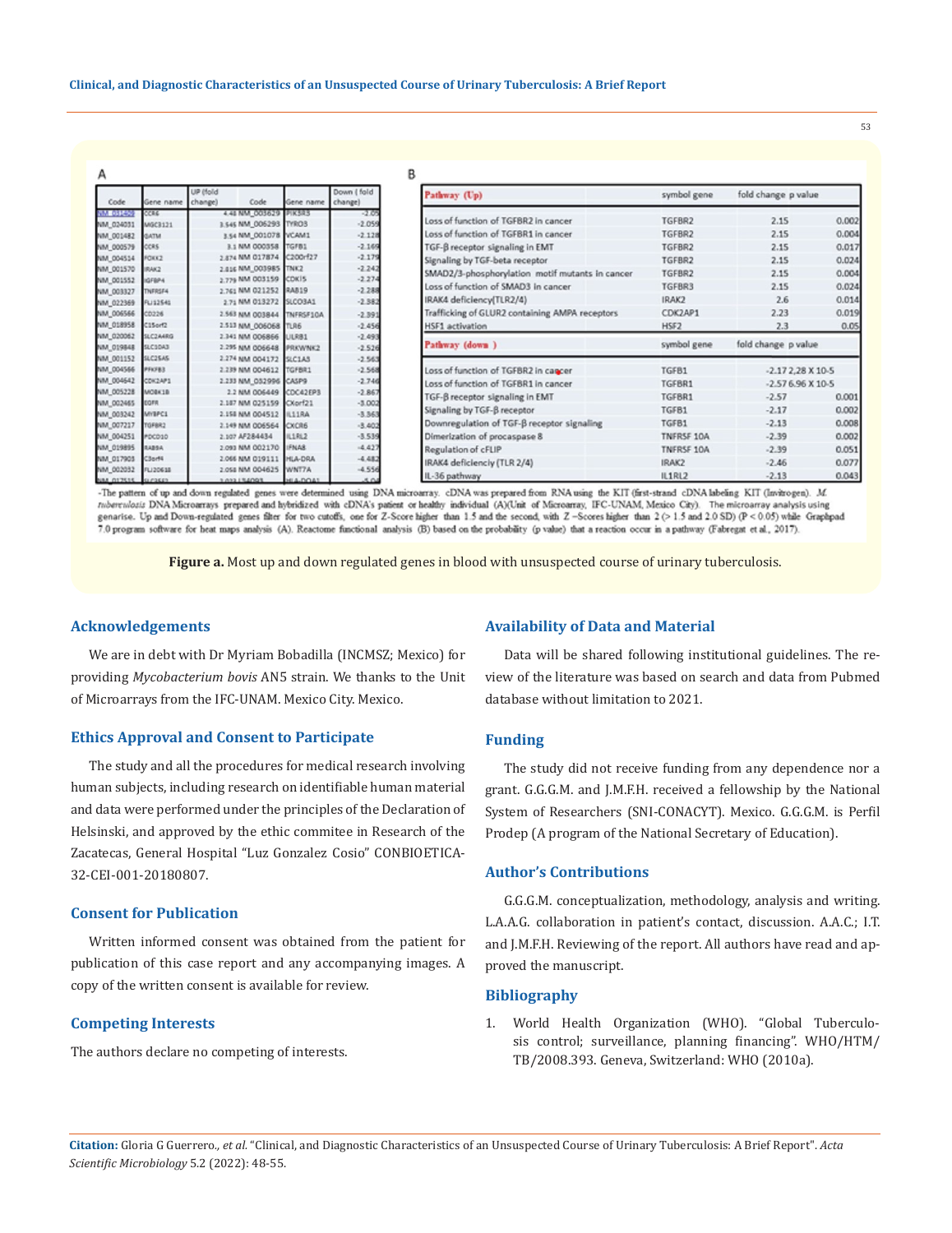- 2. World Health Organization (WHO). "Treatment of Tuberculosis: Guidelines". 4<sup>th</sup> ed. WHO (online) (2010b).
- 3. [Maher D and Raviglione M. "Global epidemiology of Tubercu](https://pubmed.ncbi.nlm.nih.gov/15837103/)losis". *[Clinics in Chest Medicine](https://pubmed.ncbi.nlm.nih.gov/15837103/)* 26 (2005): 167-182.
- 4. Hershberg R., *et al*[. "High functional diversity in M. tuberculo](https://journals.plos.org/plosbiology/article?id=10.1371/journal.pbio.0060311)[sis driven by the genetic drift and human demography".](https://journals.plos.org/plosbiology/article?id=10.1371/journal.pbio.0060311) *PloS Biology* [6 \(2008\): e311.](https://journals.plos.org/plosbiology/article?id=10.1371/journal.pbio.0060311)
- 5. Young DB., *et al*[. "Confronting the scientific obstacle to global](https://www.jci.org/articles/view/34614)  control of Tuberculosis". *[Journal of Clinical Investigation](https://www.jci.org/articles/view/34614)* 118 [\(2008\): 1255-126.](https://www.jci.org/articles/view/34614)
- 6. Rodríguez LC., *et al*[. "Protective effect of BCG against Menin](https://pubmed.ncbi.nlm.nih.gov/8144299/)[gitis and Miliary Tuberculosis: a Meta-analysis".](https://pubmed.ncbi.nlm.nih.gov/8144299/) *International [Journal of Epidemiology](https://pubmed.ncbi.nlm.nih.gov/8144299/)* 22 (1993): 1154-1158.
- 7. [Fine PEM. "Variation in protection by BCG: implications of and](https://pubmed.ncbi.nlm.nih.gov/7475776/)  [for heterologous immunity".](https://pubmed.ncbi.nlm.nih.gov/7475776/) *Lancet* 346 (1995): 1339-1345.
- 8. Herrera V., *et al*[. "Clinical application and limitations of inter](https://pubmed.ncbi.nlm.nih.gov/21460320/)[feron-gamma release assays for the diagnosis of latent tuber](https://pubmed.ncbi.nlm.nih.gov/21460320/)culosis infection". *[Clinical Infectious Diseases](https://pubmed.ncbi.nlm.nih.gov/21460320/)* 52 (2011): 1031- [1037.](https://pubmed.ncbi.nlm.nih.gov/21460320/)
- 9. [Abebe F. "Is Interferon-gamma the right marker for Bacille](https://pubmed.ncbi.nlm.nih.gov/22861360/)  [Calmette-Guerin-induced immune protection? The missing](https://pubmed.ncbi.nlm.nih.gov/22861360/)  [link in our understanding of tuberculosis".](https://pubmed.ncbi.nlm.nih.gov/22861360/) *Clinical and Experi[mental Immunology](https://pubmed.ncbi.nlm.nih.gov/22861360/)* 169 (2012): 213-219.
- 10. Koul A., *et al*[. "Interplay between mycobacteria and host sig](https://www.nature.com/articles/nrmicro840)naling pathways". *[Nature Reviews](https://www.nature.com/articles/nrmicro840) Microbiology* 2 (2004): 189- [202.](https://www.nature.com/articles/nrmicro840)
- 11. [Pulendran B and Ahmed R. "Translating innate immunity not](https://pubmed.ncbi.nlm.nih.gov/16497593/)  [immunological memory: implications for vaccine develop](https://pubmed.ncbi.nlm.nih.gov/16497593/)ment". *Cell* [124 \(2006\): 849-863.](https://pubmed.ncbi.nlm.nih.gov/16497593/)
- 12. [Mohr I and Sonenberg N. "Host translation of the nexus of in](https://pubmed.ncbi.nlm.nih.gov/23084916/)[fection and immunity".](https://pubmed.ncbi.nlm.nih.gov/23084916/) *Cell Host Microbe* 12 (2012): 470-483.
- 13. [WHO. "Guidelines for the treatment of drug-susceptible tuber](http://apps.who.int/iris/bitstream/10665/255052/1/9789241550000-eng.pdf?ua=1)[culosis and patient care" \(2017\).](http://apps.who.int/iris/bitstream/10665/255052/1/9789241550000-eng.pdf?ua=1)
- 14. [WHO. "WHO Global Tuberculosis report 2018" \(2018\).](http://who.int/tb/publications/global_report/en/)
- 15. [WHO. "The top 10 causes of death" \(2019\).](https://www.who.int/news-room/fact%20sheets/detail/the-top10-causes-of-death)
- 16. Wise GJ. "Urinary tuberculosis: modern issues". *Current Urology Reports* 10 (2009): 313-318.
- 17. Figueiredo AA., *et al*[. "Epidemiology of urogenital tuberculosis](https://pubmed.ncbi.nlm.nih.gov/18637157/)  worldwide". *[International Journal of Urology](https://pubmed.ncbi.nlm.nih.gov/18637157/)* 15 (2008): 827- [832.](https://pubmed.ncbi.nlm.nih.gov/18637157/)
- 18. Abbara A., *et al*[. "Etiology and management of genitourinary](https://pubmed.ncbi.nlm.nih.gov/22157940/)  tuberculosis". *[Nature Reviews Urology](https://pubmed.ncbi.nlm.nih.gov/22157940/)* 8 (2011): 678-688.
- 19. Floyd K., *et al*[. "The global tuberculosis epidemic and progress](https://pubmed.ncbi.nlm.nih.gov/29595511/)  [in care, prevention, and research: an overview in year 3 of the](https://pubmed.ncbi.nlm.nih.gov/29595511/)  End TB Was". *[Lancet Respiratory Medicine](https://pubmed.ncbi.nlm.nih.gov/29595511/)* 6 (2018): 299-314.
- 20. [Wise GJ and Shteynshlyuger A. "An update on lower urinary](https://pubmed.ncbi.nlm.nih.gov/18765130/)  tract tuberculosis". *[Current Urology Report](https://pubmed.ncbi.nlm.nih.gov/18765130/)* 9 (2008): 305-313.
- 21. [Adhikari S and Basnyat B. "Extrapulmonary tuberculosis: a de](https://pubmed.ncbi.nlm.nih.gov/30573534/)[bilitating and often neglected public health problem".](https://pubmed.ncbi.nlm.nih.gov/30573534/) *BMJ Case Report* [11 \(2018\): e226098.](https://pubmed.ncbi.nlm.nih.gov/30573534/)
- 22. Yadav S., *et al*[. "Genital tuberculosis: current status of diagno](https://www.ncbi.nlm.nih.gov/pmc/articles/PMC5422679/)sis and management". *[Translational Andrology and Urology](https://www.ncbi.nlm.nih.gov/pmc/articles/PMC5422679/)* 6 [\(2017\): 222-233.](https://www.ncbi.nlm.nih.gov/pmc/articles/PMC5422679/)
- 23. Munner A., *et al*[. "Urogenital tuberculosis epidemiology,](https://pubmed.ncbi.nlm.nih.gov/31548730/)  [pathogenesis and clinical features".](https://pubmed.ncbi.nlm.nih.gov/31548730/) *Nature Reviews Urology* [16.10 \(2019\): 573-559.](https://pubmed.ncbi.nlm.nih.gov/31548730/)
- 24. Kulchavenya E., *et al*[. "Urogenital tuberculosis: classification,](https://www.sciencedirect.com/science/article/abs/pii/S1569905616300471)  [diagnosis, and treatment".](https://www.sciencedirect.com/science/article/abs/pii/S1569905616300471) *European Urology* 15 (2016): 112- [121.](https://www.sciencedirect.com/science/article/abs/pii/S1569905616300471)
- 25. Liu HY., *et al*[. "Tuberculous epididymitis: a case report and lit](https://pubmed.ncbi.nlm.nih.gov/16110362/)erature review". *[Asian Journal of Andrology](https://pubmed.ncbi.nlm.nih.gov/16110362/)* 7 (2005): 329-332.
- 26. Mert A., *et al*[. "Urinary tuberculosis: still a challenge".](https://pubmed.ncbi.nlm.nih.gov/32206889/) *World Journal of Urology* [38 \(2020\): 2693-2698.](https://pubmed.ncbi.nlm.nih.gov/32206889/)
- 27. [McNerney R and Zumla A. "Impact of the Xpert MTB/ RIF di](https://pubmed.ncbi.nlm.nih.gov/25764020/)[agnostic test for tuberculosis in countries with a high burden](https://pubmed.ncbi.nlm.nih.gov/25764020/)  of disease". *[Current Opinion in Pulmonary Medicine](https://pubmed.ncbi.nlm.nih.gov/25764020/)* 21 (2015): [304-308.](https://pubmed.ncbi.nlm.nih.gov/25764020/)
- 28. van Vollenhoven P., *et al*[. "Polymerase chain reaction in the](https://link.springer.com/article/10.1007/BF00431088)  [diagnosis of urinary tract tuberculosis".](https://link.springer.com/article/10.1007/BF00431088) *Urology Research* 24 [\(1996\): 107-111.](https://link.springer.com/article/10.1007/BF00431088)
- 29. Dochviri TZ., *et al*[. "Detection of mycobacteria tuberculosis in](https://pubmed.ncbi.nlm.nih.gov/15834172/)  [patients with urogenital tuberculosis by PCR method".](https://pubmed.ncbi.nlm.nih.gov/15834172/) *Geor[gian Medical News](https://pubmed.ncbi.nlm.nih.gov/15834172/)* 119 (2005): 14-17.
- 30. Valentini AL., *et al*[. "Diagnostic imaging of genitourinary tu](https://pubmed.ncbi.nlm.nih.gov/9673141)berculosis". *Rays* [23 \(1998\): 126-143.](https://pubmed.ncbi.nlm.nih.gov/9673141)
- 31. Traşcă E., *et al*[. "The place and the role of histological examina](https://pubmed.ncbi.nlm.nih.gov/16286994)[tion in diagnostic algorithm of urinary system tuberculosis".](https://pubmed.ncbi.nlm.nih.gov/16286994)  *[Romanian Journal of Morphology and Embryology](https://pubmed.ncbi.nlm.nih.gov/16286994)* 46 (2005): [105-108.](https://pubmed.ncbi.nlm.nih.gov/16286994)

**Citation:** Gloria G Guerrero*., et al.* "Clinical, and Diagnostic Characteristics of an Unsuspected Course of Urinary Tuberculosis: A Brief Report". *Acta Scientific Microbiology* 5.2 (2022): 48-55.

54